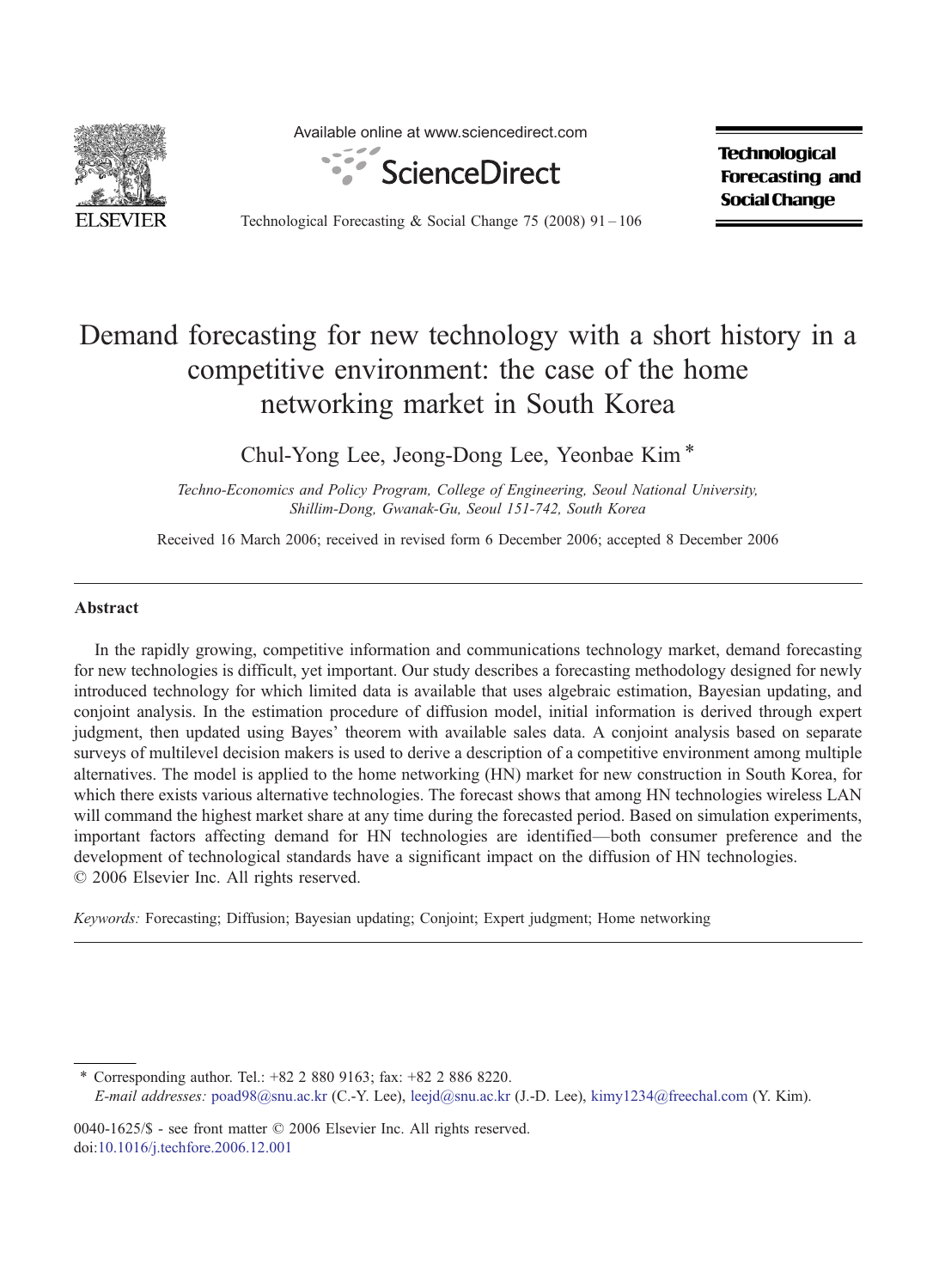## 1. Introduction

Researchers have often used the Bass model [\[1\]](#page--1-0) and the logistic model [\[2\]](#page--1-0) to analyze demand and diffusion in the fields of management, policy, economics, and marketing, among others. Those models have been improved upon to reflect supply restriction [\[3\]](#page--1-0), repeat purchase [\[4\],](#page--1-0) and the effect of the economic situation [\[5\]](#page--1-0). On the other hand, diffusion models combined with a discrete choice model (choice-based diffusion models) have been developed to accommodate the effects of substitution and competition among technologies in demand forecasting, and such models have been used to forecast demand for new technologies such as low-Earth-orbit mobile satellite service [\[6\]](#page--1-0), next-generation large-screen television [\[7\]](#page--1-0), and DRAM (dynamic random access memory) generations [\[8\].](#page--1-0)

Heretofore, however, some choice-based diffusion models have suffered from some limitations in their endeavor to forecast demand for new technologies because they have usually depended on historical sales data or adopter data, and thus explaining the diffusion of newly introduced technology with a limited number of data observations is difficult. To overcome the limitations of meager market data, previous researchers such as Bayus [\[9\]](#page--1-0) and Jun et al. [\[6\]](#page--1-0) used data associated with products that are analogous to the new products in their estimations. However, some technologies such as the home networking (HN) system have no analogous technologies or markets that can serve as a good reference for estimation because they are only now evolving technologically and as a business.

In this study we employ a new estimation procedure of a diffusion model applicable in this environment that uses Bayes's theorem and the algebraic estimation process proposed by Mahajan and Sharma [\[10\]](#page--1-0). The proposed estimation procedure is applied to South Korea's HN market. We arrive at a prior distribution with the help of information from HN experts and using algebraic estimation and bootstrapping, and we then update that prior distribution with available early-stage HN market data using Bayes' theorem.

Moreover, based on the framework of choice-based diffusion models we have developed a framework by which to analyze the peculiar preference (decision) structure at work in the installation of HN systems in new construction in South Korea. In South Korea, as construction companies take the initiative in the deployment of HN systems in new housing, the builders become the main decision makers. In choosing among HN technologies, they make decisions regarding consumer preferences as well as level of technological attributes. This nested preference structure can be analyzed by combining the preference results from two separate conjoint surveys of individual consumers and construction companies. Although decision makers consider consumer preferences in making their determinations, most previous research associated with technology demand has neglected nested preference. We believe the framework our study employs can be applied to various fields where nested preference structures are at work.

In the final part of this study, we run simulation experiments that hypothetically change the attributes of the HN technologies, and thus identify important factors that affect the demand for such technologies and suggest implications for policymaking that would remove impediments to the diffusion of HN systems. The study results may be relevant for practitioners who manage a marketing strategy and researchers who design forecasting methodologies for new technologies.

The following section presents background on the subject and introduces the specific HN technologies focused on in the study. Section 3 of the paper presents the conceptual and analytical underpinning of the study's model, which is followed in Section 4 by an empirical analysis of the diffusion of HN systems in South Korea. The paper concludes with observations about the contributions, limitations, and further extensions of the model.